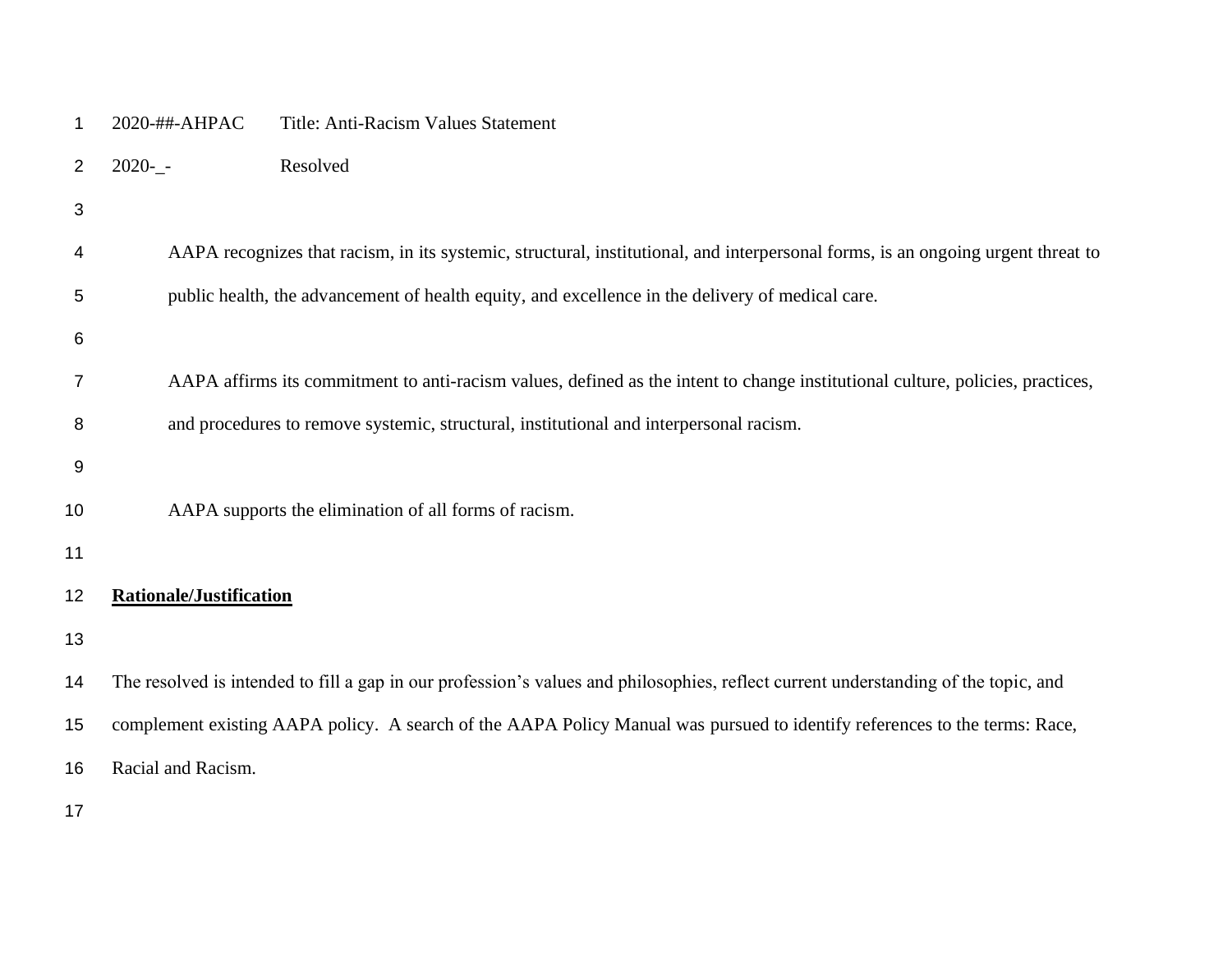# This analysis can be summarized as follows:

| 19 | racism was not mentioned in the policy manual,<br>$\bullet$                                                                              |
|----|------------------------------------------------------------------------------------------------------------------------------------------|
| 20 | race was mentioned regarding recruitment and retention of PA students, faculty, and staff,<br>$\bullet$                                  |
| 21 | • racial minorities were defined,                                                                                                        |
| 22 | racially-appropriate implementation of clinical preventive services, and<br>$\bullet$                                                    |
| 23 | • respect for values and diversity of all individuals, irrespective of race.                                                             |
| 24 |                                                                                                                                          |
| 25 | Executive summaries of policy papers contain references to nondiscrimination in the provision on policies that discriminate against      |
| 26 | patient care on the basis of race, and health disparities affiliated with race. AAPA's policy papers go into additional detail. However, |
| 27 | readers are reminded that papers "lose nuance" when content is cherry-picked. The topics covered within the body include: race-          |
| 28 | based discrimination in the workplace, education, and healthcare access, coverage, and delivery; acknowledging that American             |
| 29 | bioethics are based on values that are predominantly white and may differ from those of other races, as well as "dealing with racial     |
| 30 | conflict in a sensitive manner." (HX-4600.1.8, HP-3500.3.3, HP-3700.1.4, BA-2300.1.3, HP-3700.1.2, HX-4600.1.7, HP-3200.6.3).            |
| 31 |                                                                                                                                          |
| 32 | Scientists and scholars define racism as encompassing economic, political, social, and cultural structures, actions, and beliefs that    |
| 33 | systematize and perpetuate an unequal distribution of privileges, resources, and power between white people and people of color.         |
|    |                                                                                                                                          |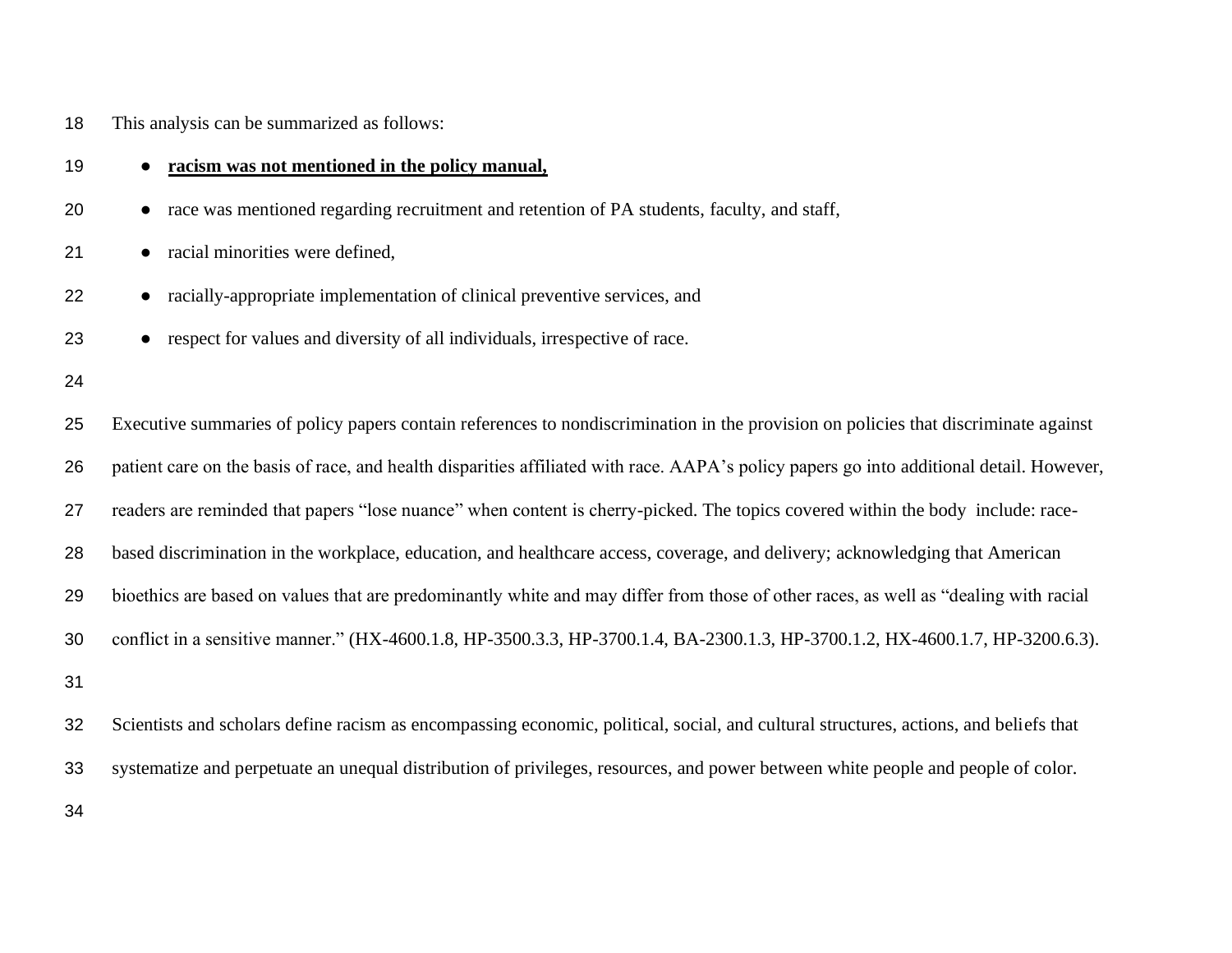Once the gap was identified - that there was no mention of racism in the AAPA policy manual, the positions taken by other medical associations were explored. An illustrative sample is as follows: 38 • The American Medical Association (AMA): "*The AMA recognizes that racism in its systemic, structural, institutional, and interpersonal forms is an urgent threat to public health, the advancement of health equity, and a barrier to excellence in the delivery of medical care. The AMA opposes all forms of racism. The AMA denounces police brutality and all forms of racially- motivated violence. The AMA will actively work to dismantle racist and discriminatory policies and practices across all of health care.*" ● The American College of Physicians (ACP): "*ACP condemns the injustices and harm that Black and indigenous communities and other people of color experience as a result of pervasive overt and covert systemic institutional racist policies, practices, and discrimination in the United States. ACP commits to being an antiracist organization dedicated to action and policy to confront and eliminate racism. ACP condemns and opposes racist policies and actions that perpetuate injustices and inequities in medicine and throughout all aspects of U.S. society. Urgent actions to remedy historical institutional injustices and inequities include eliminating discrimination, bias, and racism in the U.S. health care delivery system and in medical education. ACP commits to developing new policies and expanding existing ones toward these goals*."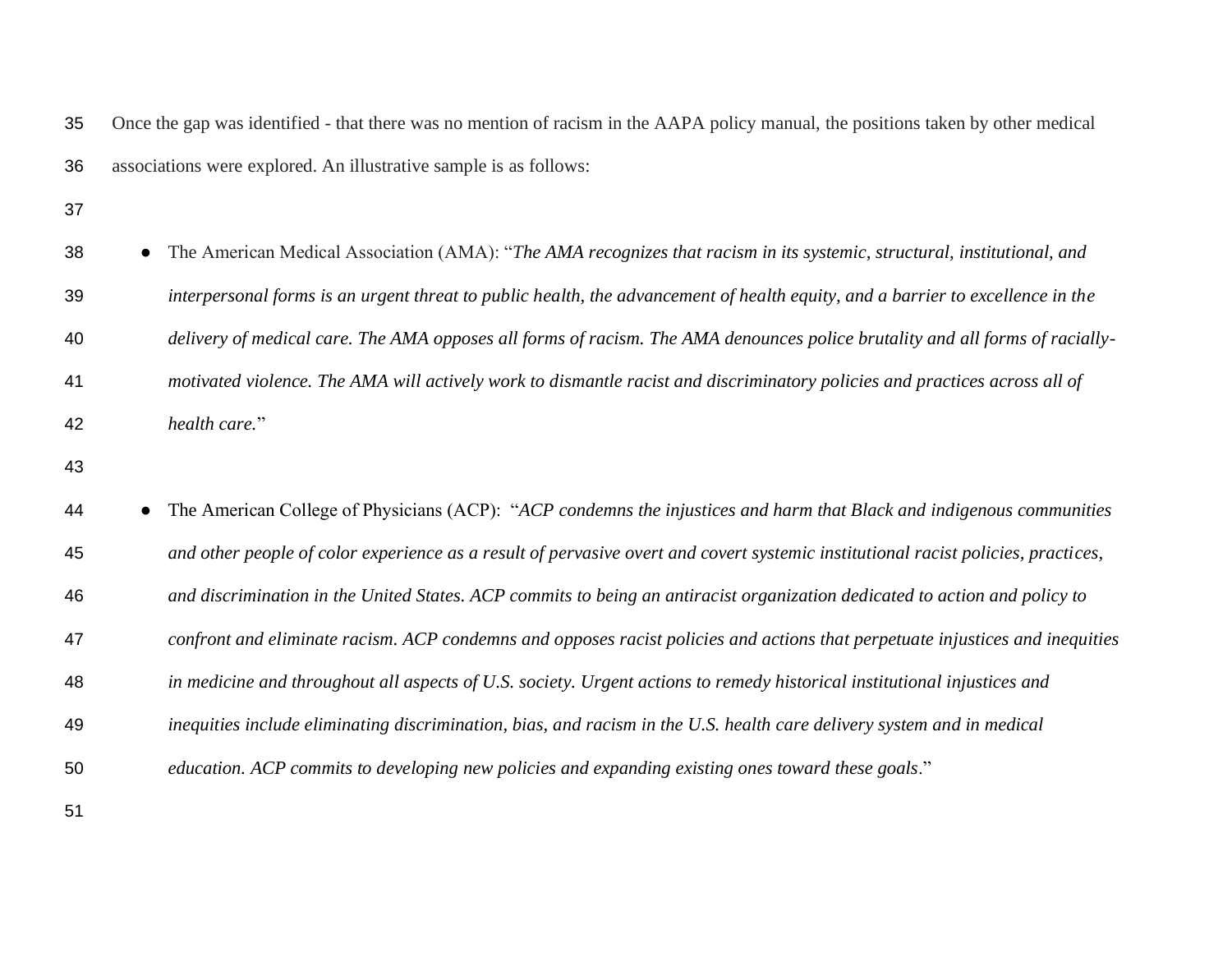| 52 | The American Academy of Family Physicians (AAFP): "As a healthcare organization, the AAFP considers racism a public              |
|----|----------------------------------------------------------------------------------------------------------------------------------|
| 53 | health crisis. The elimination of health disparities will not be achieved without first acknowledging racism's contribution to   |
| 54 | health and social inequalities."                                                                                                 |
| 55 |                                                                                                                                  |
| 56 | The American Nurses Association (ANA): "Racism is a public health crisis that impacts the mental, spiritual, and physical        |
| 57 | health of all people. The Code of Ethics for Nurses with Interpretive Statements obligates nurses to be allies and to advocate   |
| 58 | and speak up against racism, discrimination, and injustice. Consistent with this obligation, ANA has taken positions against     |
| 59 | racism, discrimination and health care disparities and advocating for human rights."                                             |
| 60 |                                                                                                                                  |
| 61 | The American Academy of Pediatrics (AAP): "The American Academy of Pediatrics is committed to addressing the factors             |
| 62 | that affect child and adolescent health with a focus on issues that may leave some children more vulnerable than others.         |
| 63 | Racism is a social determinant of health that has a profound impact on the health status of children, adolescents, emerging      |
| 64 | adults, and their families. Although progress has been made toward racial equality and equity, the evidence to support the       |
| 65 | continued negative impact of racism on health and well-being through implicit and explicit biases, institutional structures, and |
| 66 | interpersonal relationships is clear."                                                                                           |
| 67 |                                                                                                                                  |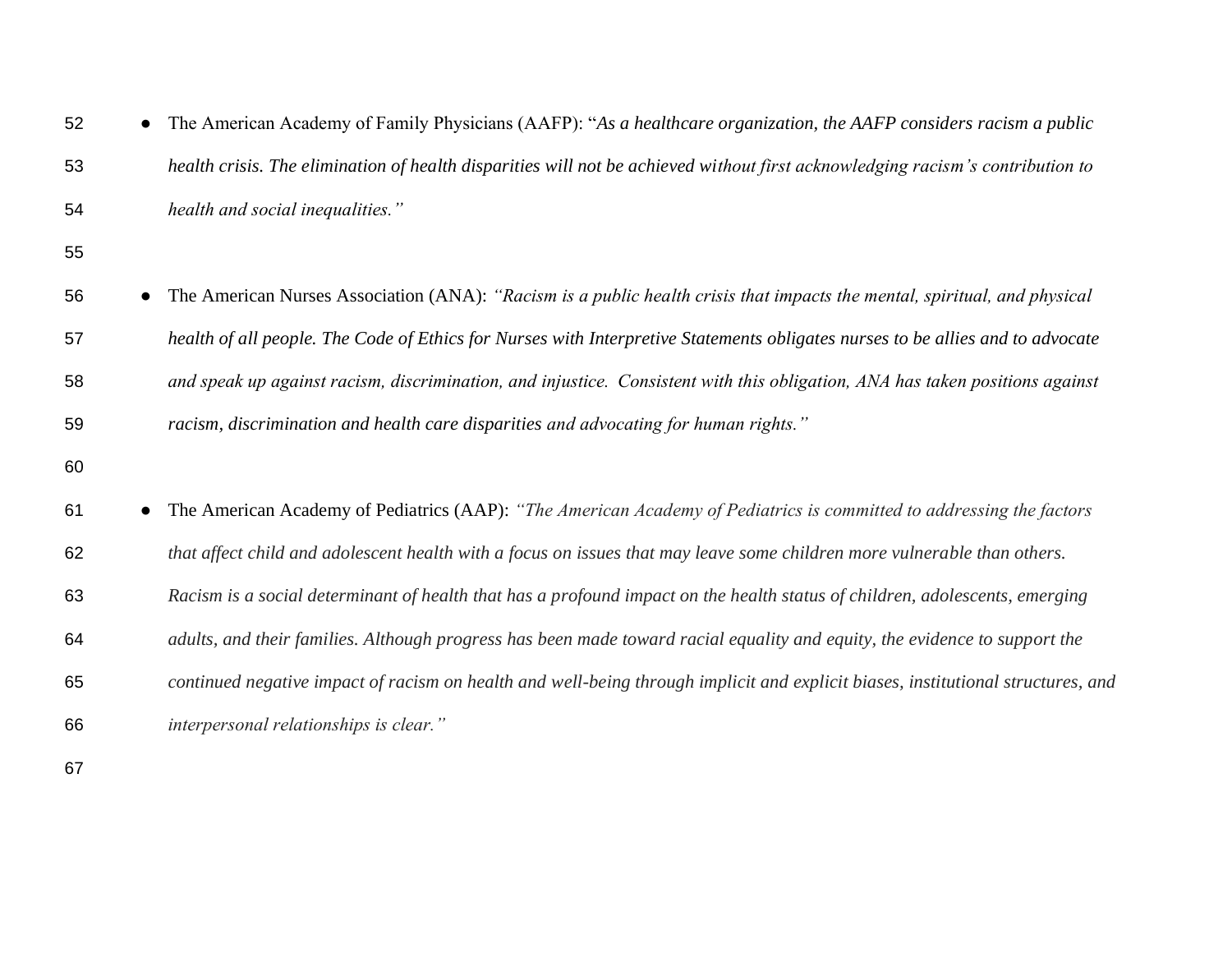| 68 | The American Psychiatric Association (APA): "Supports current and future actions to eliminate racism and racial                 |
|----|---------------------------------------------------------------------------------------------------------------------------------|
| 69 | discrimination by fostering a respectful appreciation of multiculturalism, diversity, and efforts of greater inclusion.         |
| 70 | Encourages mental health professionals to be mindful of the existence and impact of racism and racial discrimination in the     |
| 71 | lives of patients and their families, in clinical encounters, and in the development of mental health services. Supports member |
| 72 | and public education on impacts of racism and racial discrimination, advocacy for equitable mental health services for all      |
| 73 | patients, and further research into the impacts of racism and racial discrimination as an important public mental health issue. |
| 74 | Recognizes the detrimental effects that racism has on the mental health of people of color and supports policies and laws       |
| 75 | which would reduce further harm."                                                                                               |
| 76 |                                                                                                                                 |
| 77 | The American Public Health Association (APHA): "Racism is a longstanding systemic structure in this country that must be        |
| 78 | dismantled, through brutally honest conversations, policy changes and practices. Racism attacks people's physical and mental    |
| 79 | health. And racism is an ongoing public health crisis that needs our attention now! We see discrimination every day in all      |
| 80 | aspects of life, including housing, education, the criminal justice system and employment. And it is amplified during this      |
| 81 | pandemic as communities of color face inequities in everything from a greater burden of COVID-19 cases to less access to        |
| 82 | testing, treatment, and care."                                                                                                  |
|    |                                                                                                                                 |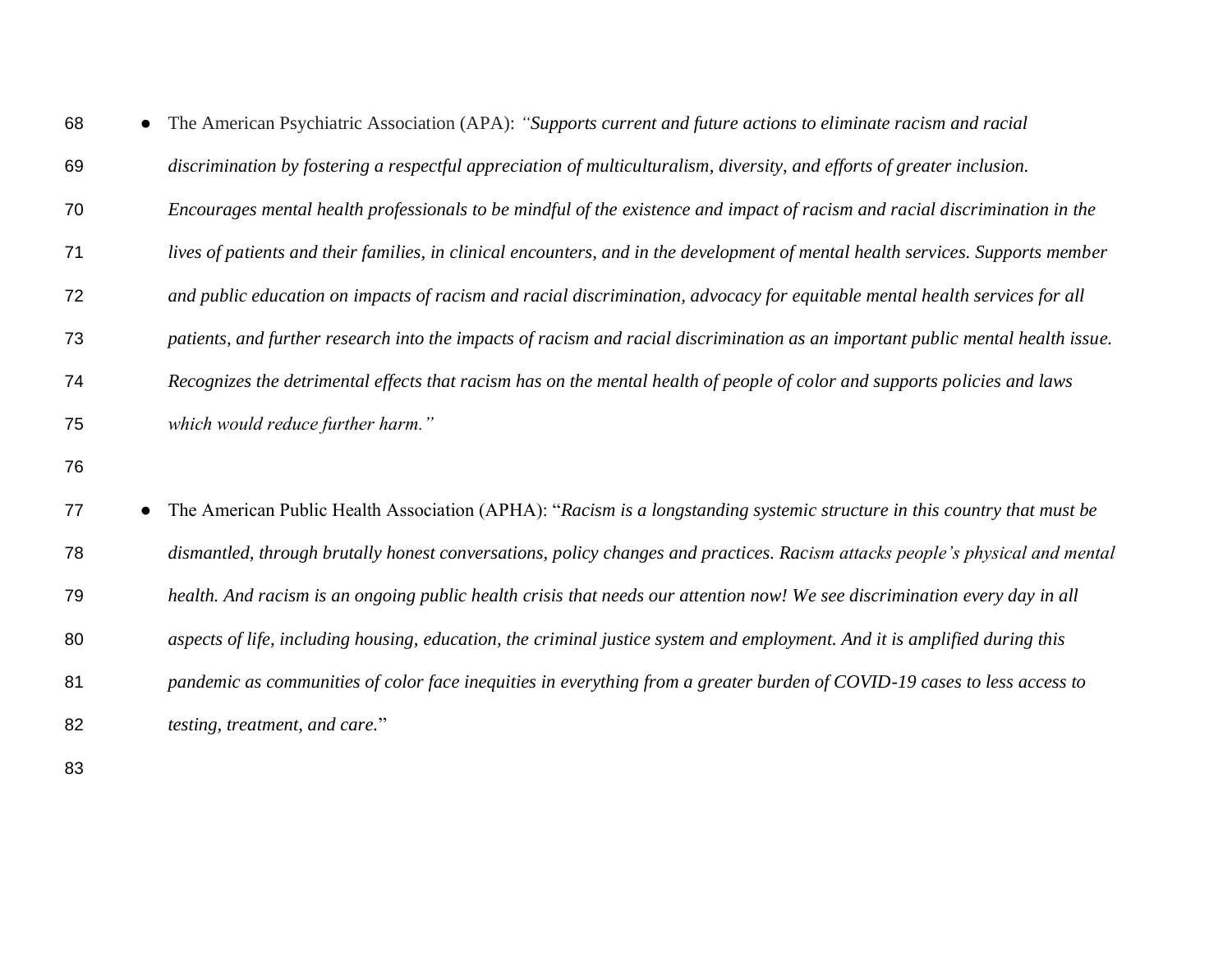| 84  |                    | The American College of Obstetrics and Gynecology: "We condemn racism and discrimination in any form, including in            |
|-----|--------------------|-------------------------------------------------------------------------------------------------------------------------------|
| 85  |                    | systems such as law enforcement and health care. As the nation's leading organization of physicians dedicated to women's      |
| 86  |                    | health, we know that words are not enough. With respect to our specialty, the unacceptable racial inequity in the delivery of |
| 87  |                    | health care led us this past fall to launch our Commitment to Changing the Culture of Medicine and Eliminating Racial         |
| 88  |                    | Disparities in Women's Health Outcomes. Our work spans clinical, advocacy, and policy contexts and, importantly, requires     |
| 89  |                    | self-reflection and examination of our own biases and prejudices so that we can then address them."                           |
| 90  |                    |                                                                                                                               |
| 91  |                    | The American College of Cardiology: "We cannot fully achieve our mission without also tackling underlying factors that        |
| 92  |                    | literally discriminate against those providing or receiving care."                                                            |
| 93  |                    |                                                                                                                               |
| 94  | <b>References:</b> |                                                                                                                               |
| 95  |                    | 1. American Medical Association. (2020). AMA Board of Trustees pledges action against racism, police brutality. Retrieved     |
| 96  |                    | from https://www.ama-assn.org/about/board-trustees/ama-board-trustees-pledges-action-against-racism-and-police-brutality      |
| 97  |                    | 2. American College of Physicians. (2020) Racism and health in the United States: a policy statement from the American        |
| 98  |                    | College of Physicians. Retrieved from https://www.acpjournals.org/doi/full/10.7326/M20-4195?journalCode=aim                   |
| 99  |                    | 3. American Academy of Family Physicians. (2020). AAFP condemns all forms of racism. Retrieved from                           |
| 100 |                    | https://www.aafp.org/news/media-center/statements/aafp-condemns-all-forms-of-racism.html                                      |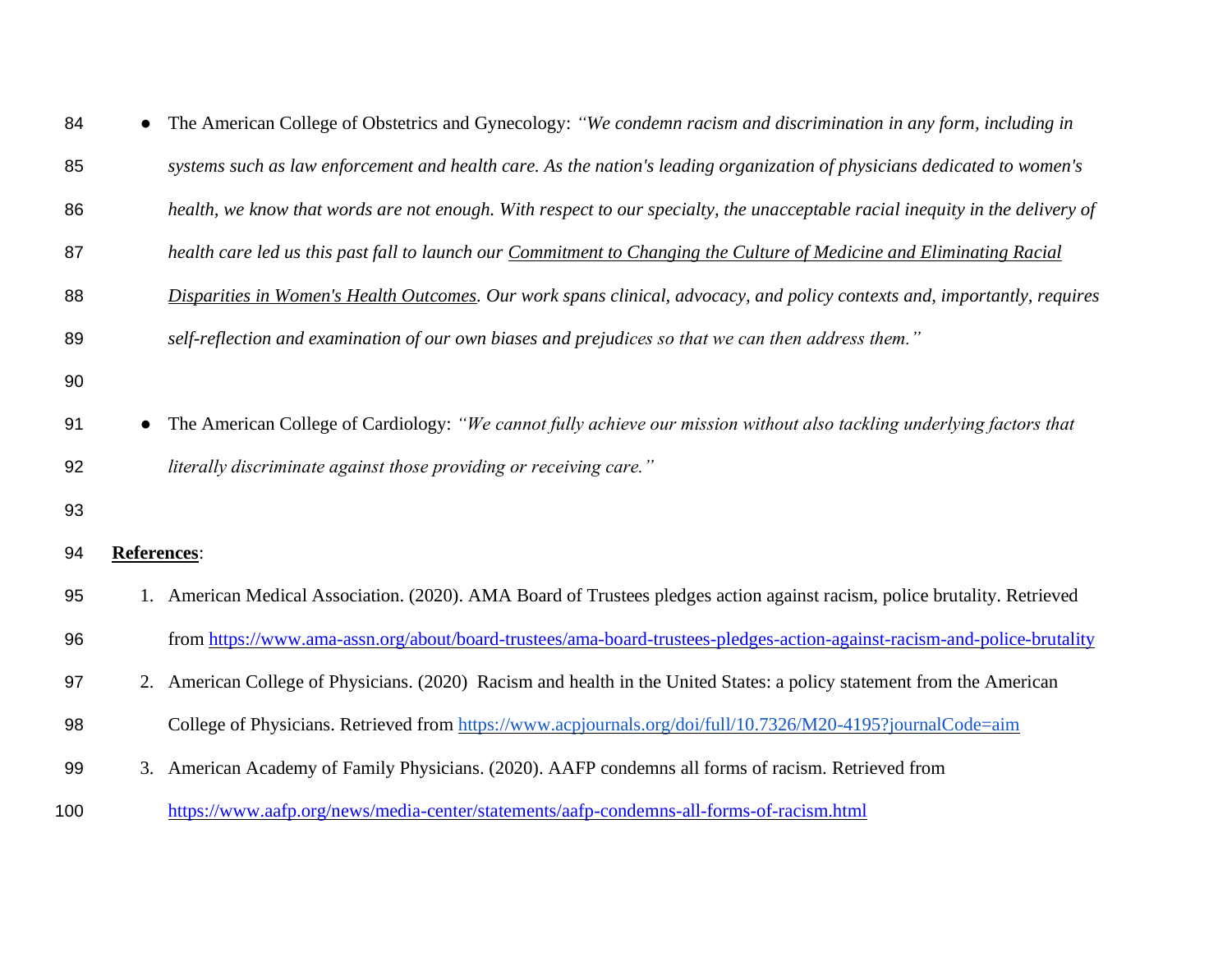- 4. American Nurses Association. (2020). ANA's Membership Assembly Adopts Resolution on Racial Justice for Communities of
- Color. Retrieved from [https://www.nursingworld.org/news/news-releases/2020/ana-calls-for-racial-justice-for-communities-of-](https://www.nursingworld.org/news/news-releases/2020/ana-calls-for-racial-justice-for-communities-of-color/#:~:text=ANA)
- [color/#:~:text=ANA's%20Membership%20Assembly%20Adopts%20Resolution%20on%20Racial%20Justice%20for%20Com](https://www.nursingworld.org/news/news-releases/2020/ana-calls-for-racial-justice-for-communities-of-color/#:~:text=ANA)
- [munities%20of%20Color,-Jun%2020th%202020&te](https://www.nursingworld.org/news/news-releases/2020/ana-calls-for-racial-justice-for-communities-of-color/#:~:text=ANA)
- 5. American Academy of Pediatrics. (2019). The impact of racism on child and adolescent health. Retrieved from
- <https://pediatrics.aappublications.org/content/144/2/e20191765>
- 6. American Psychiatric Association. (2018). Position statement on resolution against racism and racial discrimination and their
- impacts on mental health. [https://www.psychiatry.org/newsroom/news-releases/apa-condemns-racism-in-all-forms-calls-for-](https://www.psychiatry.org/newsroom/news-releases/apa-condemns-racism-in-all-forms-calls-for-end-to-racial-inequalities-in-u-s)
- [end-to-racial-inequalities-in-u-s](https://www.psychiatry.org/newsroom/news-releases/apa-condemns-racism-in-all-forms-calls-for-end-to-racial-inequalities-in-u-s)
- 7. American Public Health Association. (2020). Racism is an ongoing public health crisis that needs our attention now. Retrieved
- from<https://www.apha.org/news-and-media/news-releases/apha-news-releases/2020/racism-is-a-public-health-crisis>
- 8. American Public Health Association. (2020). Declaration of Racism as a Public Health Issue. Retrieved from
- <https://www.apha.org/topics-and-issues/health-equity/racism-and-health/racism-declarations>
- 9. American Public Health Association. (2020). Racism and Health. Retrieved from [https://www.apha.org/topics-and-](https://www.apha.org/topics-and-issues/health-equity/racism-and-health)
- [issues/health-equity/racism-and-health](https://www.apha.org/topics-and-issues/health-equity/racism-and-health)
- 10. Eschner, K. (2020). Racism is undeniably a public health issue. Retrieved from [https://www.popsci.com/story/health/racism-](https://www.popsci.com/story/health/racism-public-health/)
- [public-health/](https://www.popsci.com/story/health/racism-public-health/)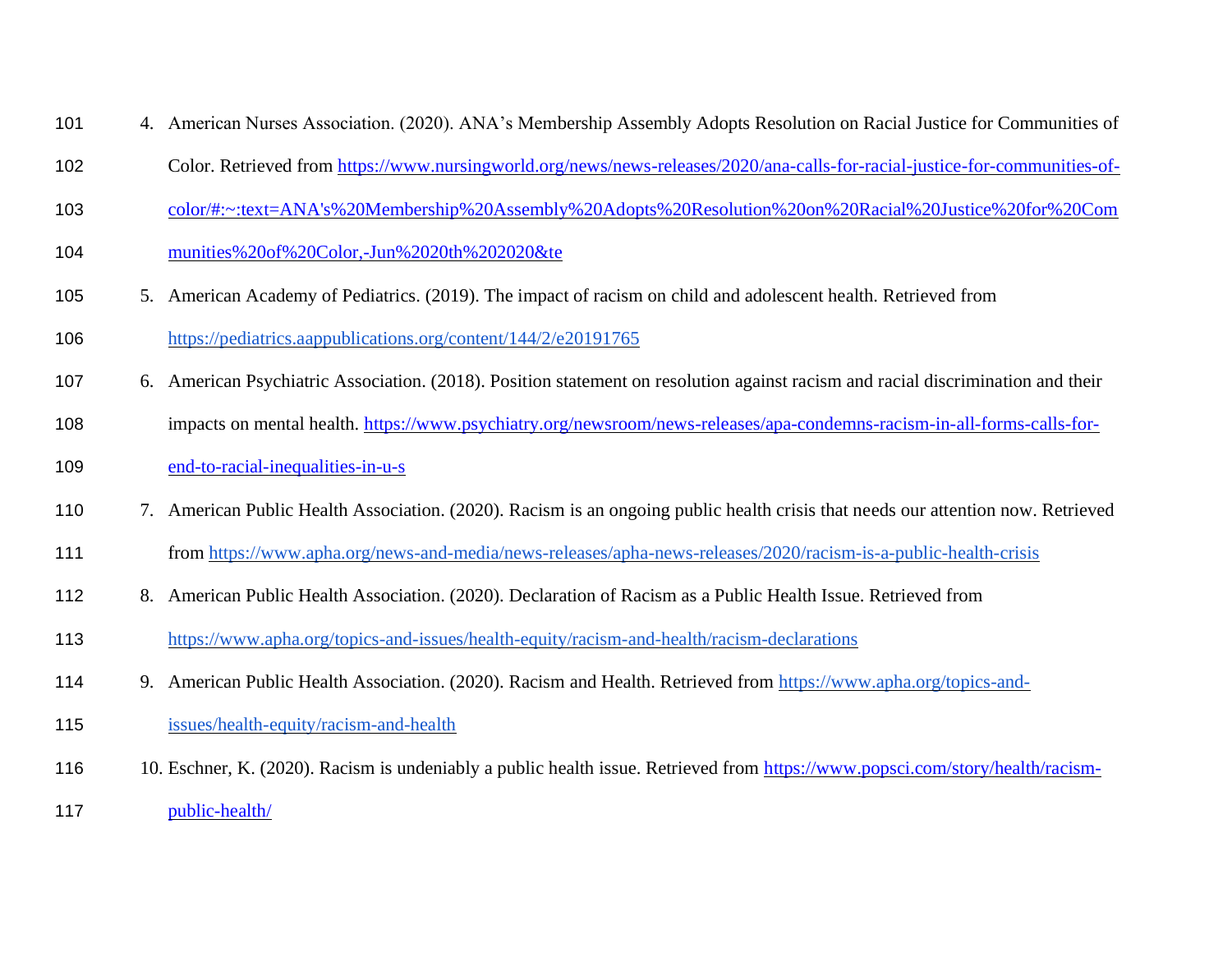| 118 | 11. Gantzer, H. (2020). Internists "Gravely Concerned" About Discrimination and Violence by Public Authorities and Others.       |
|-----|----------------------------------------------------------------------------------------------------------------------------------|
| 119 | Retrieved from https://www.acponline.org/acp-newsroom/internists-gravely-concerned-about-discrimination-and-violence-by-         |
| 120 | public-authorities-and-others                                                                                                    |
| 121 | 12. Jee-Lyn García, J., & Sharif, M. Z. (2015). Black Lives Matter: A Commentary on Racism and Public Health. American           |
| 122 | journal of public health, 105(8), e27-e30. https://doi.org/10.2105/AJPH.2015.302706                                              |
| 123 | 13. Hilliard, A. (1992). Racism: Its origins and how it works. Paper presented at the meeting of the Midwest Association for the |
| 124 | Education of Young Children, Madison, WI.                                                                                        |
| 125 |                                                                                                                                  |
| 126 |                                                                                                                                  |
| 127 | <b>Related AAPA Policy</b>                                                                                                       |
| 128 | HX-4100.1.3                                                                                                                      |
| 129 | AAPA opposes all forms of sexual harassment and gender discrimination.                                                           |
| 130 |                                                                                                                                  |
| 131 | HX-4100.1.4                                                                                                                      |
| 132 | AAPA supports equal rights for all persons and supports policy guaranteeing such rights.                                         |
| 133 |                                                                                                                                  |
| 134 | BA-2200.1                                                                                                                        |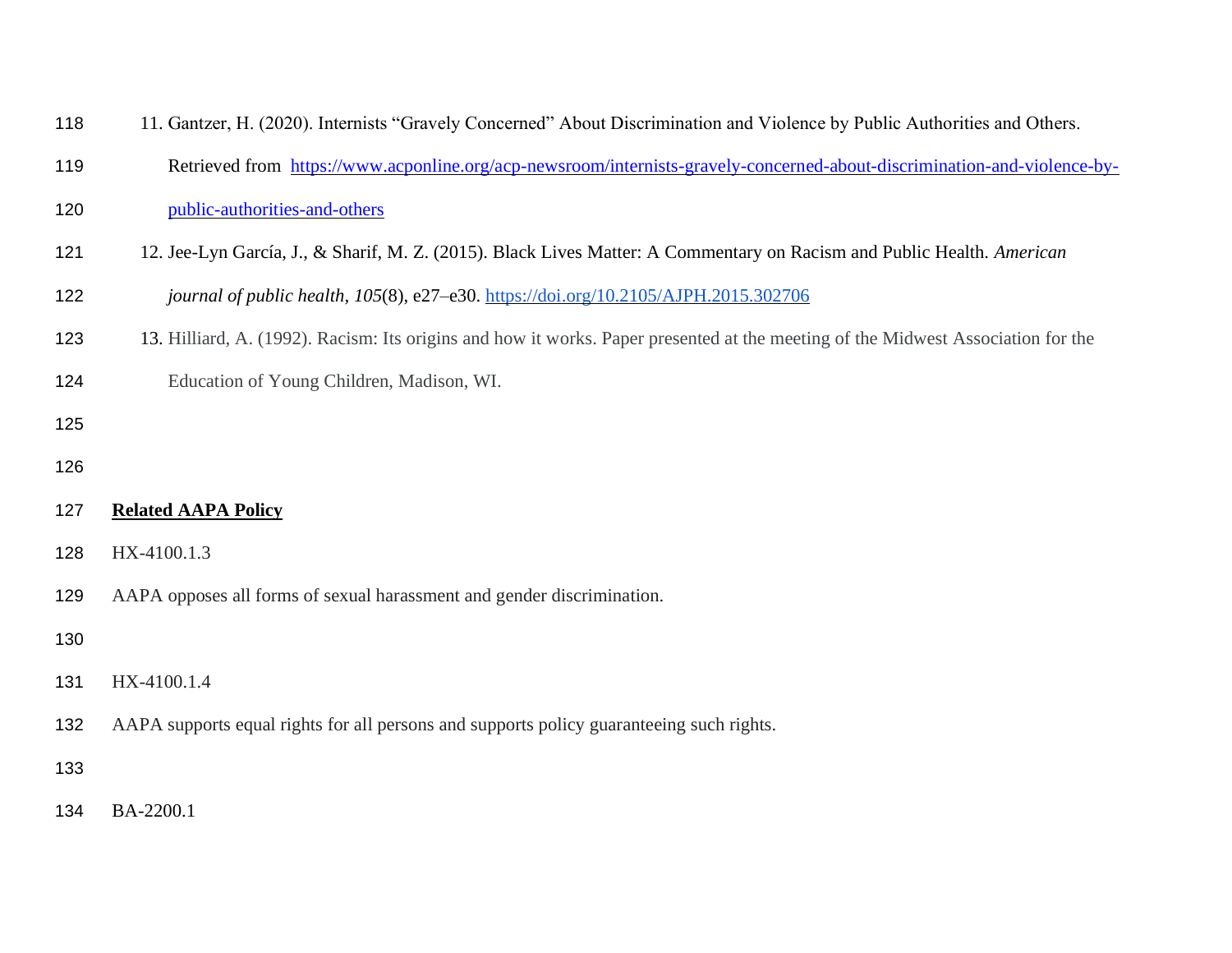The AAPA's definition for racial and ethnic minorities shall be persons who are Black or African American, Hispanic or Latino,

Asian, Native Hawaiian or other Pacific Islander, American Indian or Alaska Native, or two or more races.

HP-3200.6.1

In order to ensure the age, gender, racial, cultural and economic diversity of the profession; AAPA strongly endorses the efforts of PA

educational programs to develop partnerships aimed at broadening diversity among qualified applicants for PA program admission.

Furthermore, the Academy supports ongoing, systematic and focused efforts to attract and retain students, faculty, staff, and others

- from demographically diverse backgrounds.
- 

HP-3300.1.3

- "...PAs should routinely implement recommended clinical preventive services appropriate to the patient's age, gender, race, family
- history and individual risk profile. Preventive services offered to patients should be evidence-based and demonstrate clinical efficacy.

PAs should be familiar with the most current authoritative clinical preventive service guidelines and recommendations.

HX-4100.1.10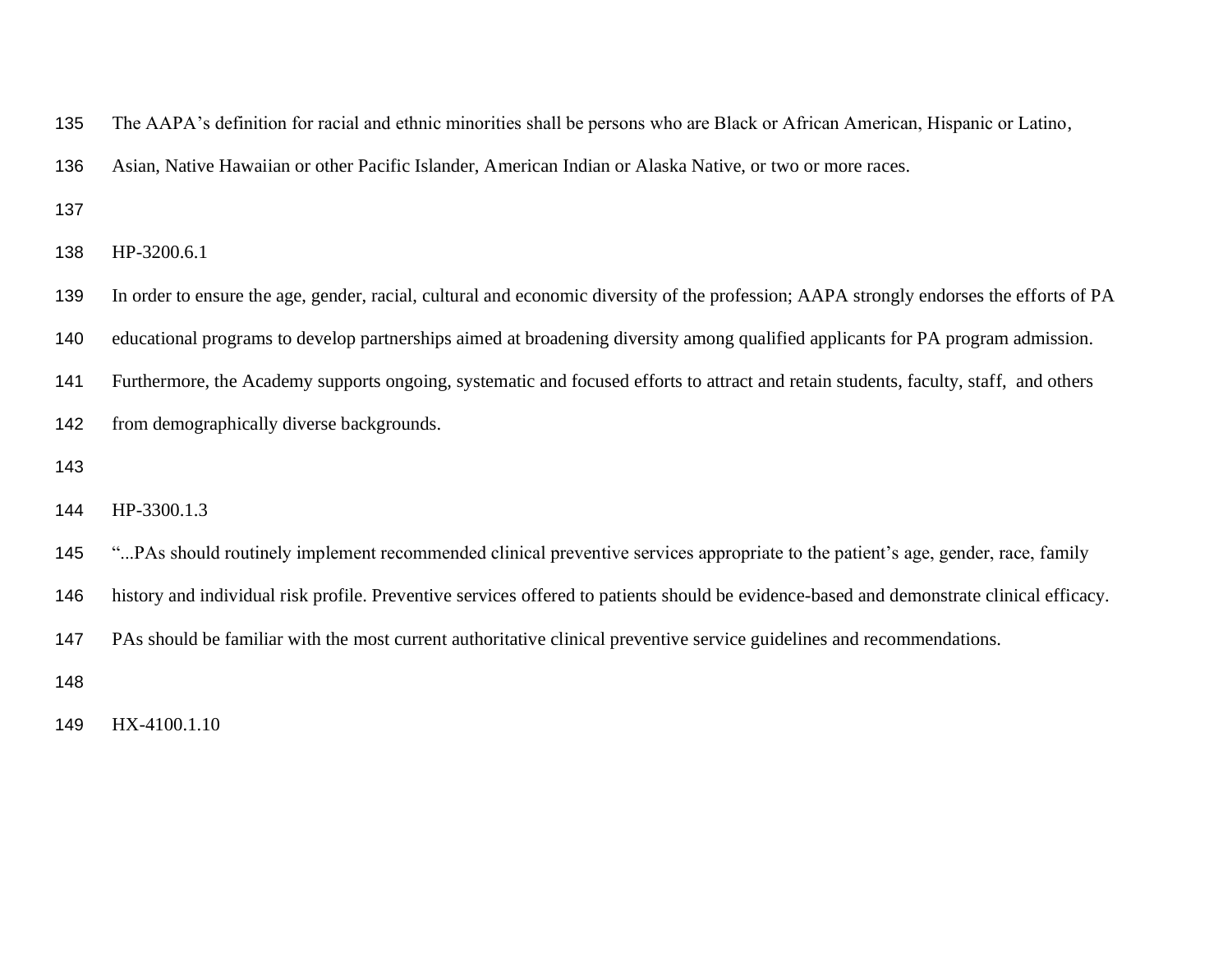- AAPA is committed to respecting the values and diversity of all individuals irrespective of race, ethnicity, culture, faith, sex, gender
- identity or expression and sexual orientation. When differences between people are respected everyone benefits. Embracing diversity
- celebrates the rich heritage of all communities and promotes understanding and respect for the differences among all people.
- 
- Policy paper: Promoting the Access, Coverage and Delivery of Health Care Services
- 155 Cited at HX-4600.1.8 paper on page 95
- "...AAPA opposes policies that discriminate against patients on the basis of pre-existing conditions, health status, race, sex, age, socio-
- economic status or other discriminatory demographic or geographic factors…"
- "...AAPA's guiding principles promote policies that protect patients from discrimination based on pre-existing conditions, health
- status, race, sex, socio-economic or other discriminatory demographic or health-related factors…"
- "...AAPA opposes policies that discriminate against patients on the basis of pre-existing conditions, health status, race, sex, age, socio-
- economic status or other discriminatory demographic or geographic factors…"
- 
- Policy paper: Guidelines for Updating Medical Staff Bylaws: Credentialing and Privileging PAs
- Cited at HP-3500.3.3 paper on page 107
- "Discrimination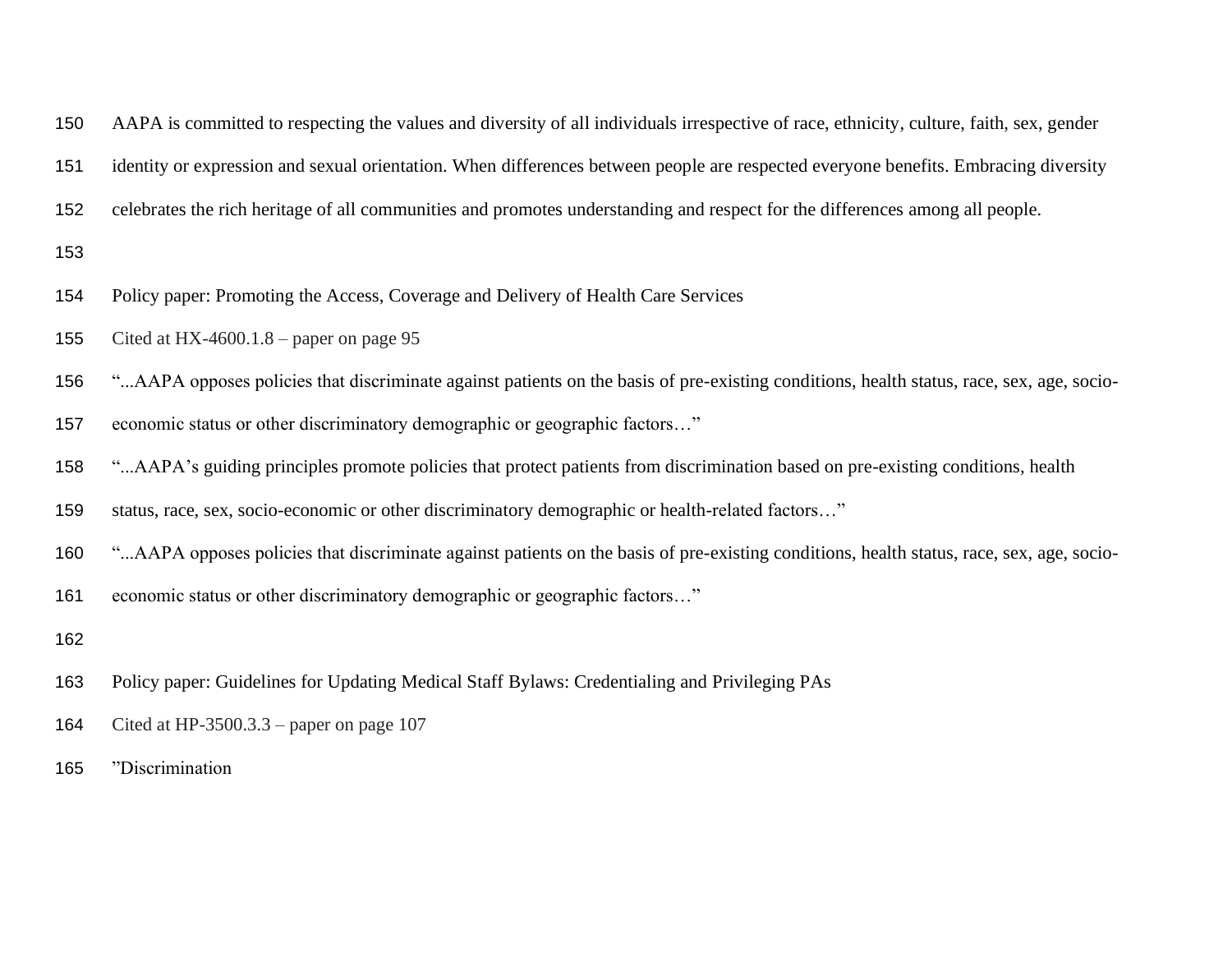|  |  |  |  |  |  |  | 166 The fundamental criteria for medical staff membership or clinical privileges should be directly related to the delivery of quality |
|--|--|--|--|--|--|--|----------------------------------------------------------------------------------------------------------------------------------------|
|--|--|--|--|--|--|--|----------------------------------------------------------------------------------------------------------------------------------------|

medical care, professional ability and judgment, and community need. Medical staff membership or particular clinical privileges

- should not be denied on the basis of color, creed, race, religion, age, ethnic or national origin, political beliefs, disability,
- socioeconomic status, sex, sexual orientation, or gender identity."
- 
- Policy paper: End-of-Life Decision Making
- Cited at HP-3700.1.4 paper on page 167
- 173 "...The major premises of American bioethics are based on values that are predominately western, white, and middle class. The values
- and beliefs of other races and cultures may differ significantly. For example, the perception and expression of pain is significantly
- influenced by cultural and racial factors.
- 
- Policy paper: Guidelines for Ethical Conduct for the PA Profession
- Cited at BA-2300.1.3, and HP-3700.1.2 paper on page 188
- ...Nondiscrimination of Patients and Families
- PAs should not discriminate against classes or categories of patients in the delivery of needed health care. Such classes and categories
- include gender, color, creed, race, religion, age, ethnic or national origin, political beliefs, nature of illness, disability, socioeconomic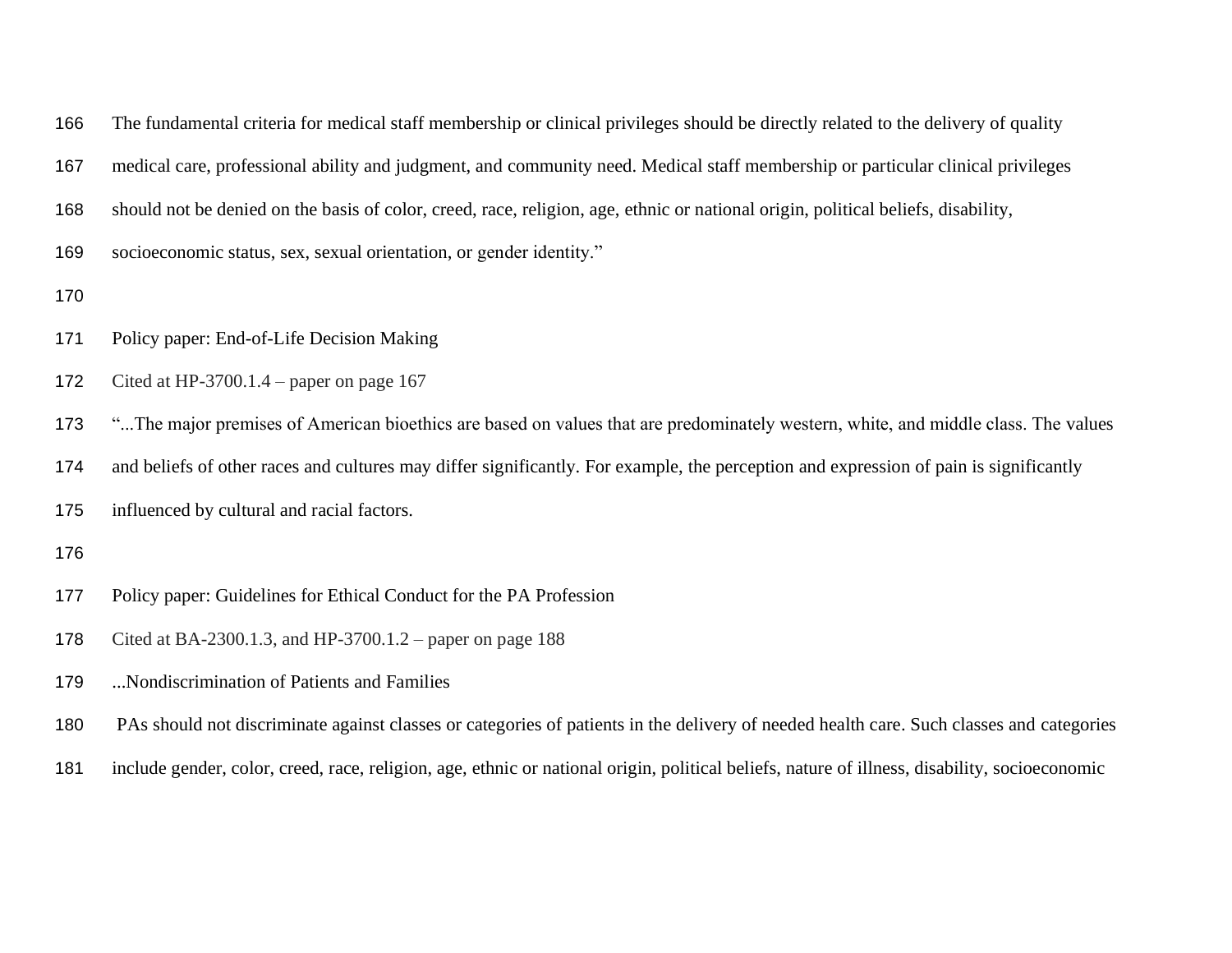- status, physical stature, body size, gender identity, marital status, or sexual orientation.
- 
- Nondiscrimination in the Workplace and Classroom
- It is unethical for PAs to engage in or condone any form of discrimination. Discrimination is defined as any behavior, action, or policy
- that adversely affects an individual or group of individuals due to disparate treatment, disparate impact, or the creation of a hostile,
- inequitable or intimidating work or learning environment. This includes, but is not limited to, discrimination based on sex, color,
- creed, race, religion, age, ethnic or national origin, political beliefs, nature of illness, disability, socioeconomic status, physical stature,
- body size, gender identity, marital status, or sexual orientation.
- *See also, the sections on Nondiscrimination of Patients and Families, and Sexual Harassment*
- 
- Policy Paper: Improving Children's Access to Health Care
- Cited at HX-4600.1.7 paper on page 219
- "...Like other professional medical associations, AAPA has endorsed the goals of the Healthy People 2010 project, which is "firmly
- dedicated to the principle that "regardless of age, gender, race or ethnicity, income, education, geographic location, disability, and
- sexual orientation-every person in every community across the nation deserves equal access to comprehensive, culturally competent,
- 197 community- based health care systems..." (Healthy People 2010, 2000)..."
-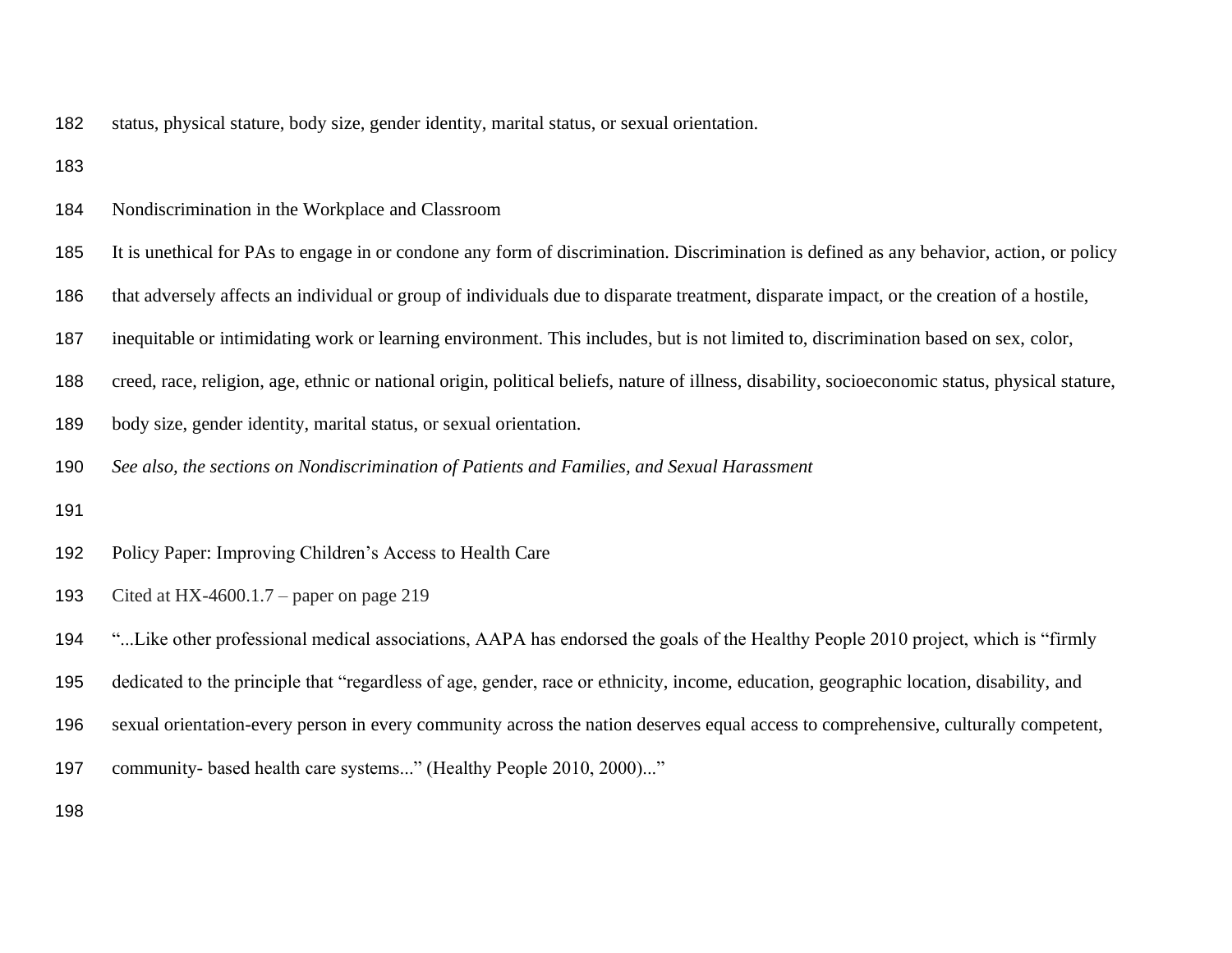## Policy paper: Affirmative Action in PA Education

Cited at HP-3200.6.3 – paper on page 227

201 "...The court found that the undergraduate admissions policy, which awarded points to underrepresented minority applicants solely

because of race, was insufficiently "narrowly tailored to achieve the interest in educational diversity that respondents claim justifies

their program." Justice O'Connor explained that race can be considered a "plus" factor in admissions if that factor is considered in the

context of a "highly individualized, holistic review of each applicant's file, giving serious consideration to all the ways an applicant

### might contribute to a diverse educational environment…"

"...The challenge remains for all institutions to determine the type of plan that will consider race in such a way as to achieve that

# critical mass but does not utilize a point or quota system…"

208 "... A more diverse health care force may also improve both access to health care as well as the health status of minority populations.

Research has shown that minority physicians are more likely to practice in medically underserved areas. Patients also express strong

preference for racial/ethnic concordance with their health care provider. One study of the effect of race and gender on the physician-

patient partnership showed that patients who saw physicians of their own race rated the decision making style of the provider as more

participatory and involved…"

"...The majority of students agreed with published reports of many investigators that the medical profession should represent the

country's racial and ethnic composition to a larger degree. (5)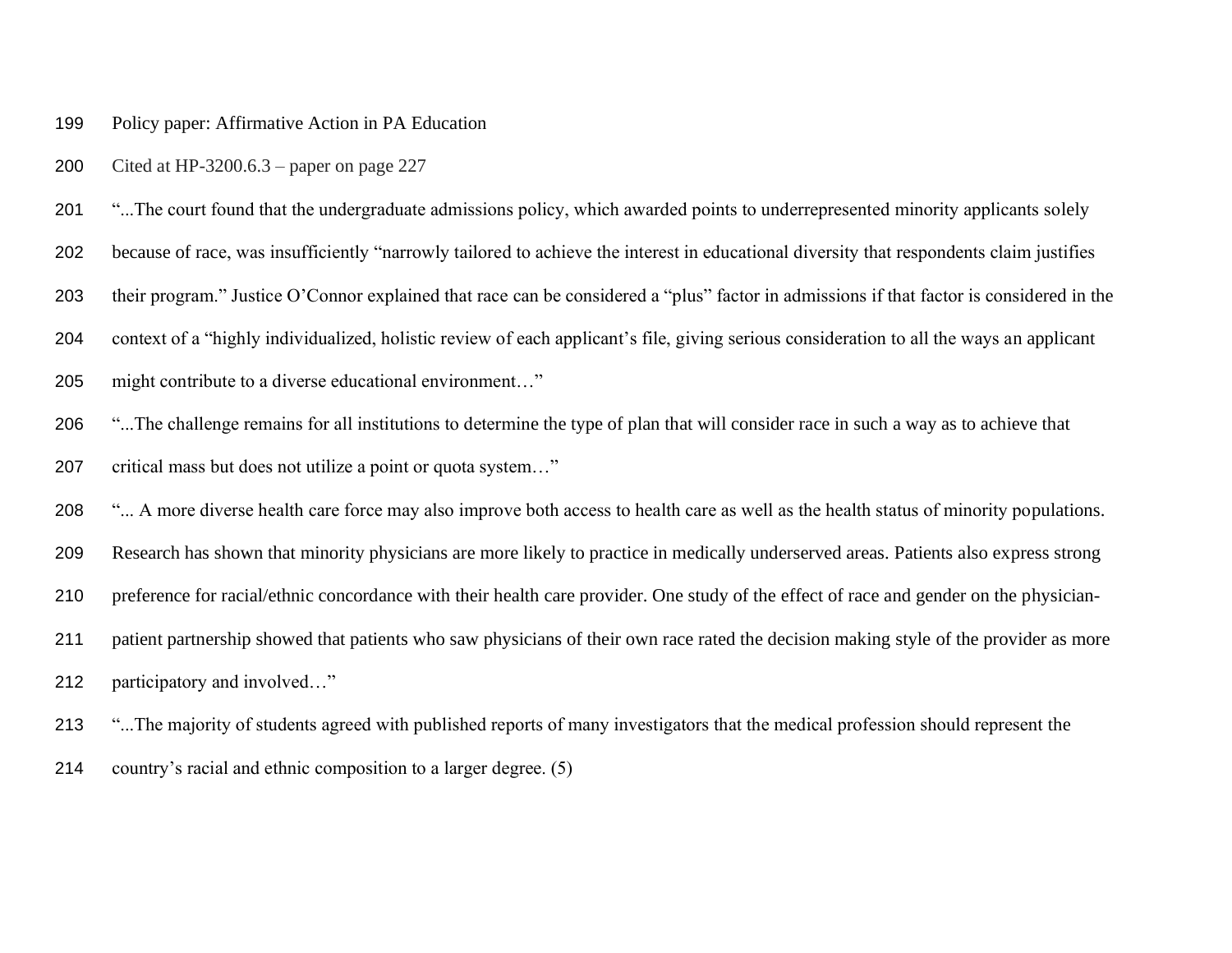| 215 | In January 2004, the Institute of Medicine released a report entitled In the Nation's Compelling Interest: Ensuring Diversity in the       |
|-----|--------------------------------------------------------------------------------------------------------------------------------------------|
| 216 | Healthcare Workforce. The report reinforces the importance of increasing racial and ethnic diversity among health professionals.           |
| 217 | Greater diversity among health care professionals is associated with improved access to care for racial and ethnic minority patients,      |
| 218 | greater patient choice and satisfaction, better patient-provider communication, and better educational experiences for all students        |
| 219 | while in training."                                                                                                                        |
| 220 | "Recruitment and retention of diverse student populations allows individuals to educate each other about cultural differences in           |
| 221 | health beliefs and experience of illness, to confront prejudice and prior assumptions, and to experience dealing with racial conflict in a |
| 222 | sensitive manner. PAs must strive to develop cultural competence as one aspect of professional competence"                                 |
| 223 |                                                                                                                                            |
| 224 | <b>Possible Negative Implications</b>                                                                                                      |
| 225 | None.                                                                                                                                      |
| 226 |                                                                                                                                            |
| 227 | <b>Financial Impact</b>                                                                                                                    |
| 228 | None.                                                                                                                                      |
| 229 |                                                                                                                                            |
| 230 | <b>Attestation</b>                                                                                                                         |
| 231 | I attest that this resolution was reviewed by the submitting organization's Board and/or officers and approved as submitted                |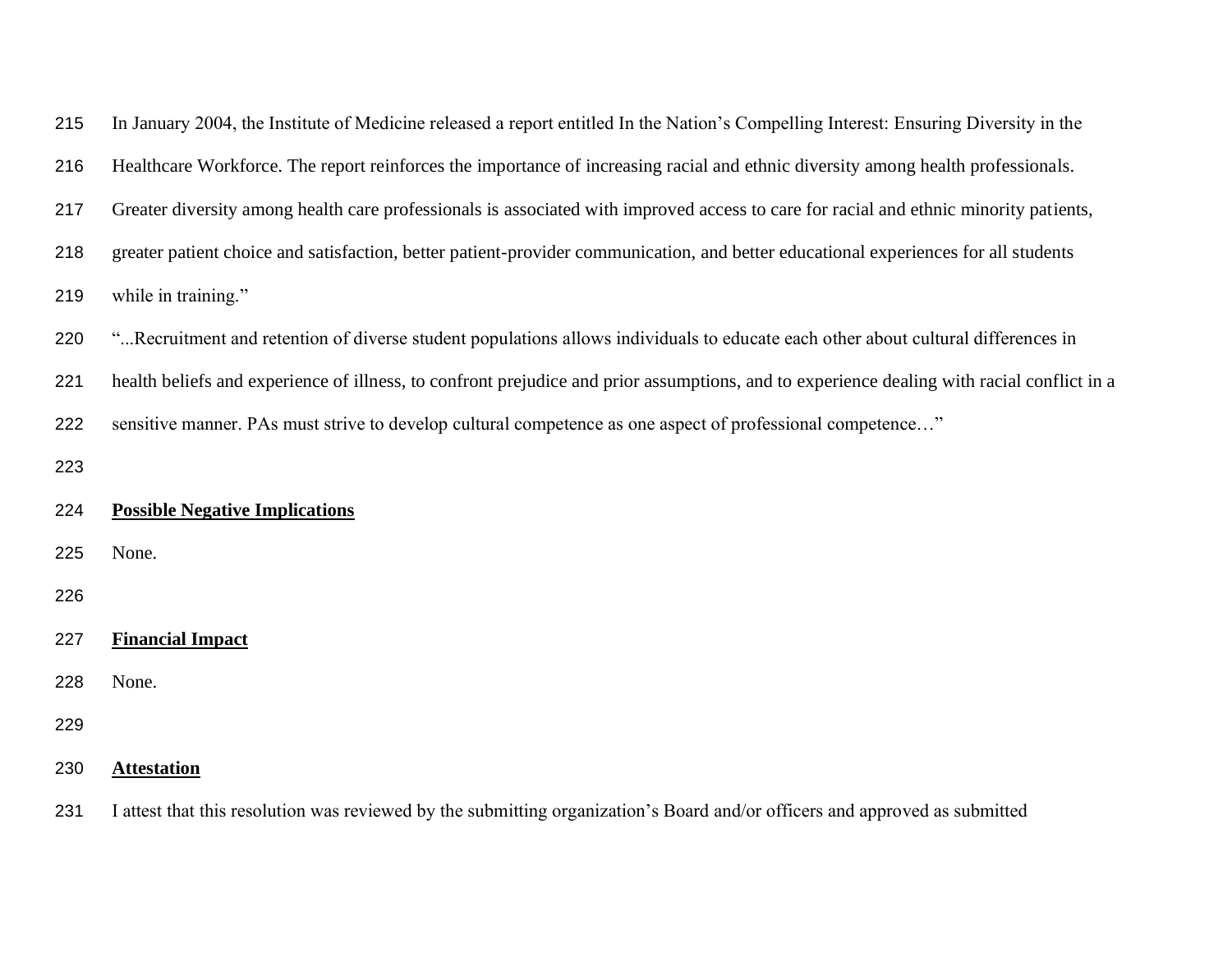| ×      |  |
|--------|--|
| ×<br>٩ |  |

| 233 | <b>Signature</b>                               |
|-----|------------------------------------------------|
| 234 | Camille Dyer, MS, PA-C, AACC, DFAAPA           |
| 235 | President, African Heritage PA Caucus          |
| 236 | $\overline{\text{camidyer@yahoo.com}}$         |
| 237 |                                                |
| 238 | (Cosponsoring COs listed in attached Appendix) |
| 239 |                                                |
| 240 | <b>Contacts for Resolution</b>                 |
| 241 | Folusho Ogunfiditimi, DM, MPH, PA              |
| 242 | Chief Delegate, African Heritage PA Caucus     |
| 243 | folu@yahoo.com                                 |
| 244 |                                                |
| 245 | Christina Wojnarwsky, PA-C, ATC                |
| 246 | Chief Delegate, LBGT PA Caucus                 |
| 247 | info@lbgtpa.org                                |
| 248 |                                                |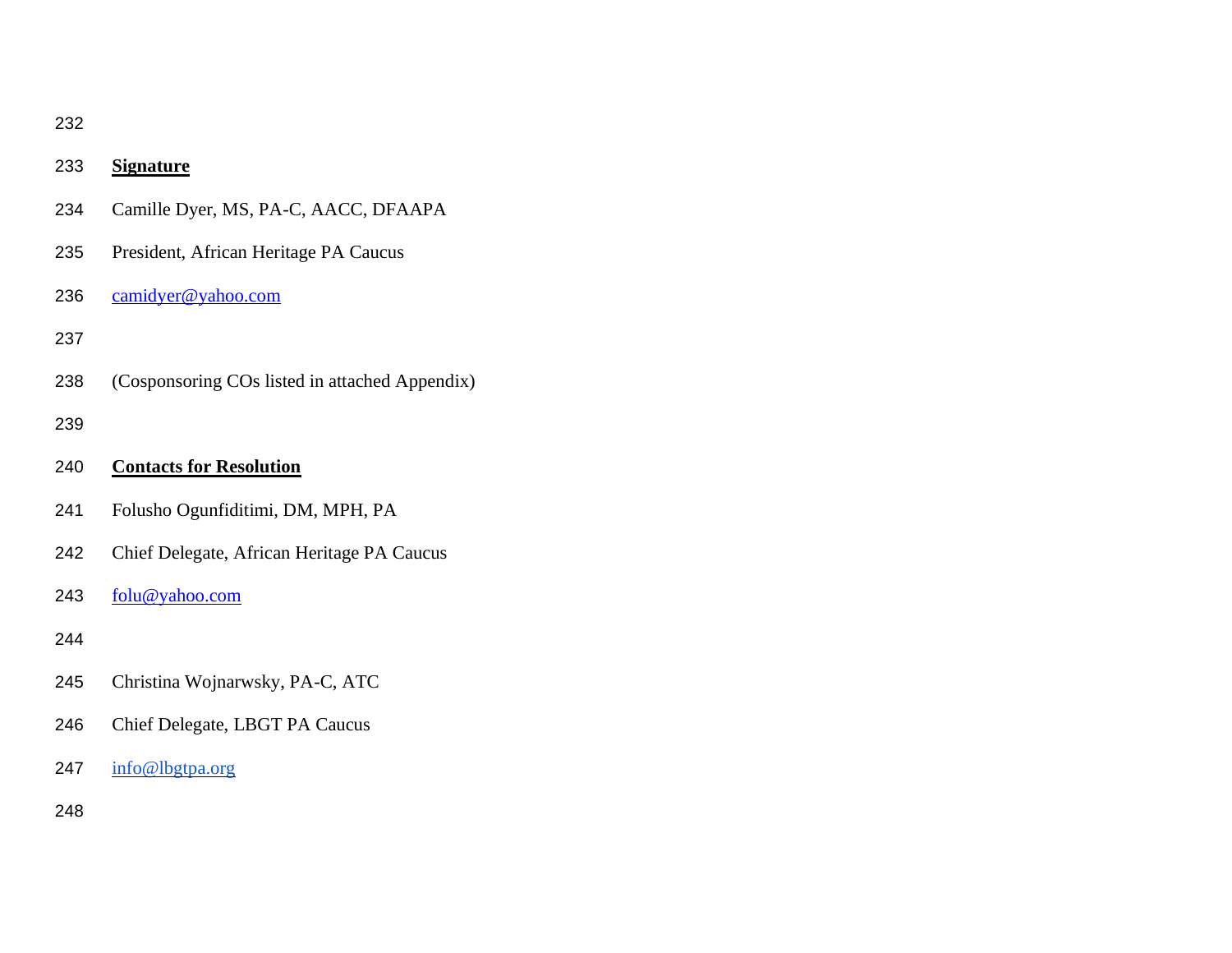## **Appendix**

- American Academy of Nephrology PAs, Nguyen Park, PA-C, Chief Delegate
- American Association of Surgical PAs, Erin Sherer, EdD, MPAS, PA-C, RD, President
- Arizona State Association of PAs, Jacob Gubler, MMS, PA-C, President
- Connecticut Academy of PAs, Mark Turczak, MHS, PA-C, President
- Colorado Academy of PAs, Alysia Wiley, MMS, PA-C, Chief Delegate
- Florida Academy of PAs, Gregory L. Burns DHSc, MMS, PA-C, DFAAPA, President
- Geriatric Medicine PAs, Kris Pyles-Sweet, MS, PA-C, Chief Delegate
- Illinois Academy of PAs, Katie Sweitzer, PA-C, President
- Indiana Academy of PAs, Thomas Meehan, PhD, PA-C, Chief Delegate
- Iowa PA Society, Natalie Weber, PA-C, President
- LBGT PA Caucus, Cameron Nicholson, PA-C, President
- Maryland Academy of PAs, Jennifer Grover, DHSc, MMS, PA-C, President
- Massachusetts Association of PAs, Jason Parenete, PA-C, President
- 263 Michigan Academy of PAs, Ryan Desgrange, PA-C & Michelle Petropoulos, DMSc, PA-C, DFAAPA, Co-Chief Delegates
- Minnesota Academy of PAs, Elise Haupt, MPH, PA-C, President
- Mississippi Academy of PAs, Murl D. Dotson, PA-C, Emeritus, Chief Delegate